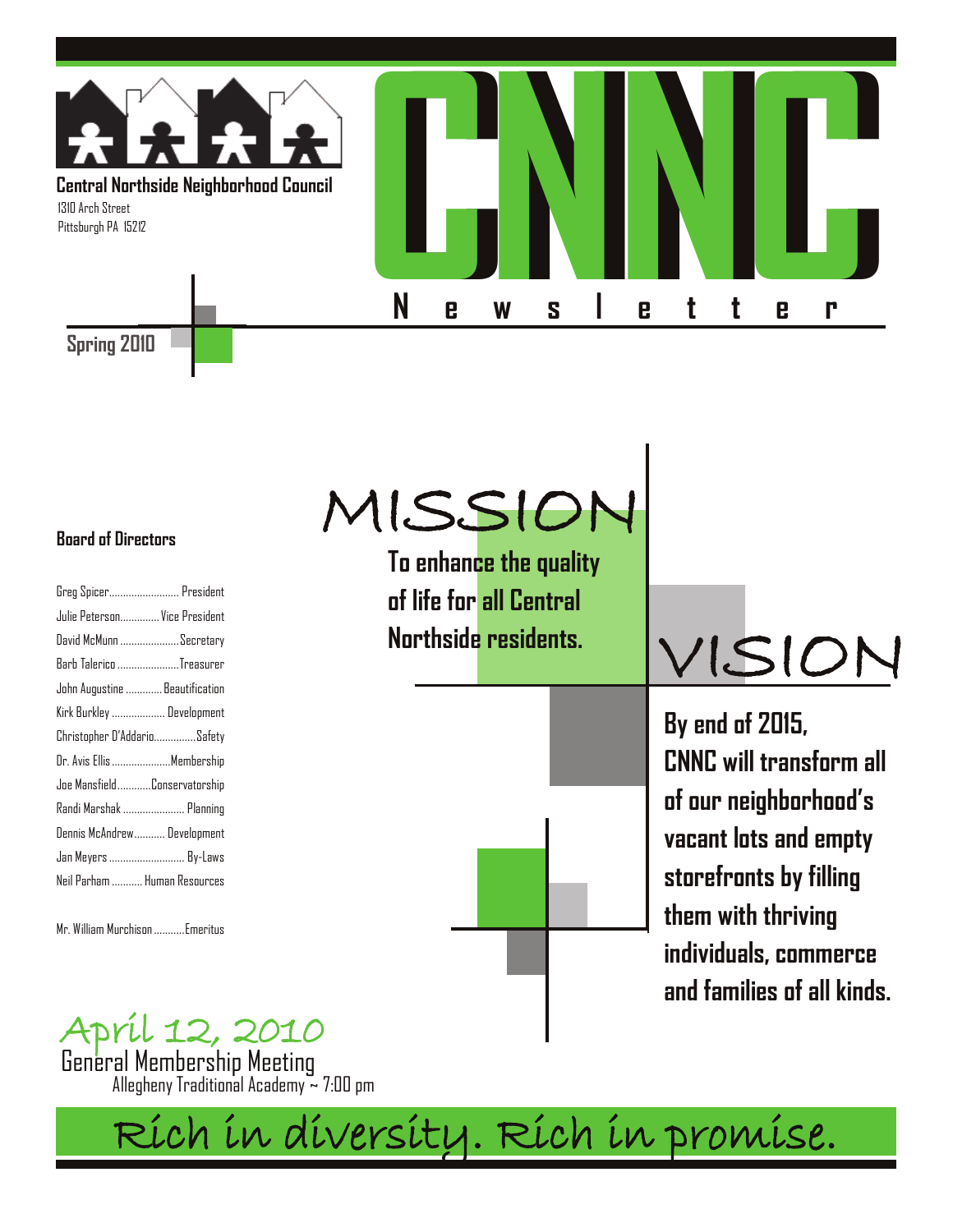# **Hey Everybody, Let's not Forget the Other Part . . .**

E ven as the last of the snow was melting and the bulbs where beginning to emerge from the ground, the membership of the CNNC adopted new mission and vision statements in an act that, like the spring itself, signals the emergence of renewed hope for better days. A particular act of faith was required for adopting the new vision statement aimed  $\,$  at transforming our neighborhood's vacant lots and empty storefronts. This is, without a doubt, an audacious and hopeful statement that allows us to imagine a more thriving, more populated neighborhood with more activity, more residents, more retail, more jobs, more gardens and, generally, more energy. We"ve even given ourselves a date to aim for: December 31, 2015.

But let"s not forget the other part.

We intend to transform these lots with *thriving individuals, commerce and families of all kinds.* 

This part will require that we all get involved and not let the quantifiable—the number of lots to be filled or the number of homes to be restored or the number of businesses to draw—cloud out the importance of keeping our neighborhood"s eclectic mix of diverse individuals and families and helping each and every person and enterprise thrive now and into the future.

As the Board continues to work towards a plan implementation strategy [see below and page 6 for a summary of our recent retreat on the subject,] we must not forget that the repopulation of lots and buildings must be done in a way that engages our current community even as it works towards a larger and even more vibrant one. Our mission, "to enhance the quality of life for all Northside residents" is one that requires broad community support and action.

So, let"s get busy building but let"s not forget that we are building an even more diverse and thriving community and not just physical structures and new businesses.

And perhaps most importantly, let"s do this together.

Greg Spicer President, CNNC Board of Directors

### **CNNC Master Plan Implementation**

In 2008, in an effort to provide a road map for development within the neighborhood, the CNNC sought proposals for the Central Northside Community Plan. While there had been many plans for the neighborhood over the years, none of them had looked at the neighborhood comprehensively, and only a few had engaged the public in a discourse regarding the direction of the neighborhood. After a preplanning process and community needs assessment, the CNNC organized the

outline of a community plan that would help redirect development and unify the neighborhood. A team led by Pfaffmann + Associates was hired to undertake the work.

The Board of the CNNC met at the Allegheny Library on a snowy Saturday afternoon in late February for an all day meeting on the implementation process for the community plan. All but two board members were present and the meeting was

facilitated by Caryn Ernst, a consultant based in Washington, DC who had previously lived in Pittsburgh.

When the plan was finally completed we were given 117 recommendations and over the course of our meeting we focused on narrowing this down to a more workable number, these are:

[ continues on page 6 ]

**"Bite off more than you can chew, then chew it. Plan more than you can do, then do it. "** 

**Anonymous**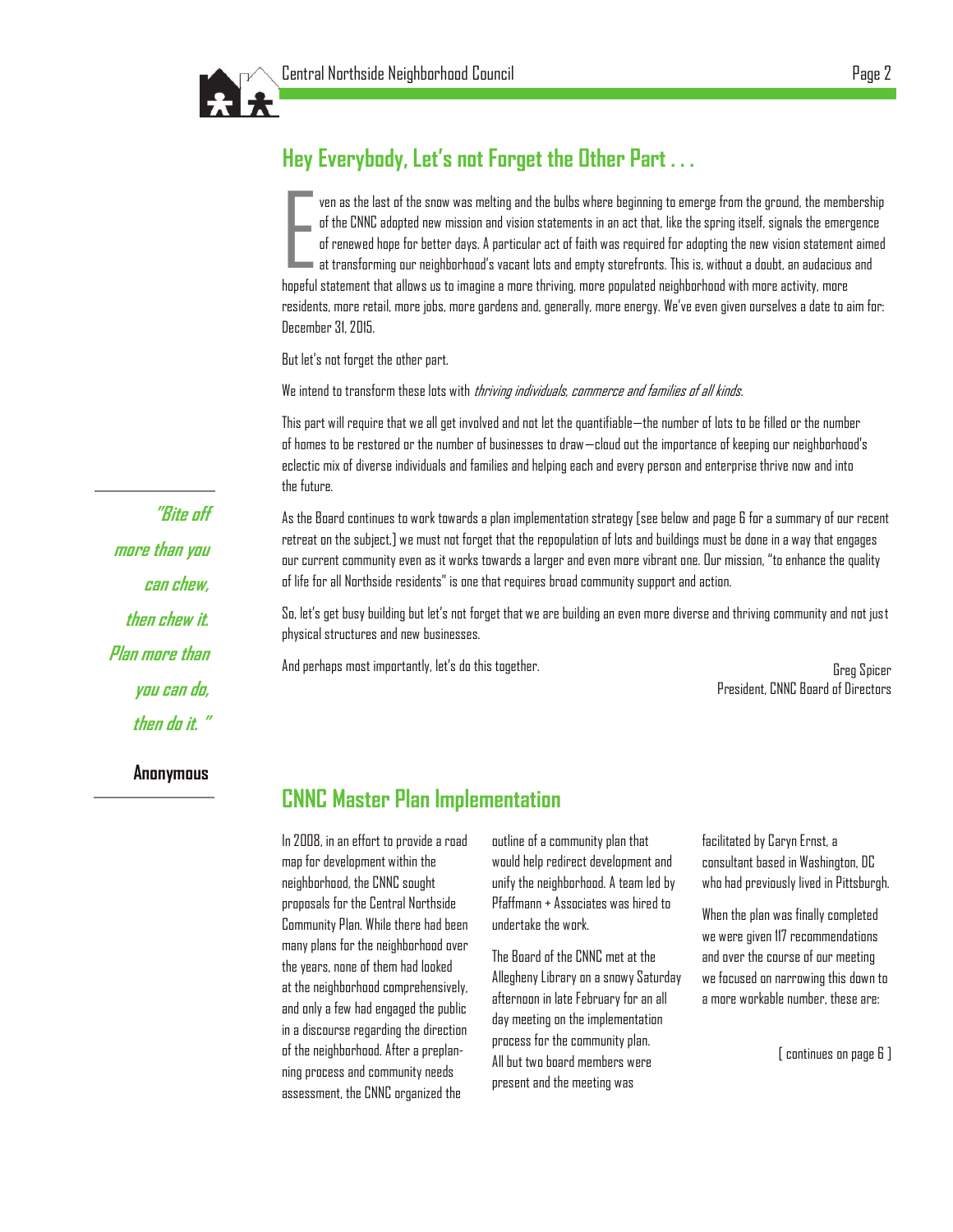# **COME JOIN ALPINE GARDENS TASK FORCE**

The Central Northside Neighborhood Council is putting together a neighborhood task force for Alpine Gardens Playground. We intend:

- to eliminate crime from this area
- to put a plan in place to involve the children that use the park to take pride in its appearance
- to make a commitment to maintain the park and its general surrounds
- to encourage as many neighbors and residents to feel safe using it for themselves and their families.



#### COME JOIN US ~ let's get to work!!

**DATE ~ TIME ~ LOCATION ~ to be announced**

**CONTACT ~ Julie Peterson, 412.225.5103, info@cnnc-pgh.org or Claudia Keyes with your thoughts and input.**

### **Federal North Development Moves Forward**

The Development Committee continues to forge ahead with several transformational projects. Most notably, the Committee has compiled a significant amount of data with the help of Jim Lawrence that identifies vacant lots, vacant buildings, tax liened parcels and property held in the Pittsburgh Community Reinvestment Group [PCRG] land reserve for CNNC. This data has enabled us to put together a comprehensive request for proposals to entice developers to invest in our community. We expect to have a development-centric meeting in the near future to discuss potential residential housing initiatives so stay tuned. In addition, the "Federal Street

East" task force continues to assist existing small business owners on Federal Street to renovate their facades as part of the "new look" of Federal Street. Already, one business has applied to the Urban Redevelopment Authority for the funds available to small businesses for facade renewal. Dennis McAndrew heads this street task force with Beth Kocur and Elise Yanders.

Finally, the North Side Tomorrow board continues to move forward the Garden Theater block development process. The board"s memorandum of understanding currently calls for a draft request for proposals to be

presented to the City of Pittsburgh Urban Redevelopment Authority this month, with a final RFP to go out to the development community in early April. Members of North Side Tomorrow and the CNNC Development Committee continue to meet with numerous parties interested in developing this all important block and we are very encouraged by the enthusiasm of City officials and the development community at large. We are all sales agents for our community so please continue to tell everyone you meet about the great things going on the Central Northside.

> Kirk Burkley Chair, Development Committee

Federal<br>North ... improvement continues!

**"Be alert to give service. What counts a great deal in life is what we do for others."**

**Anonymous**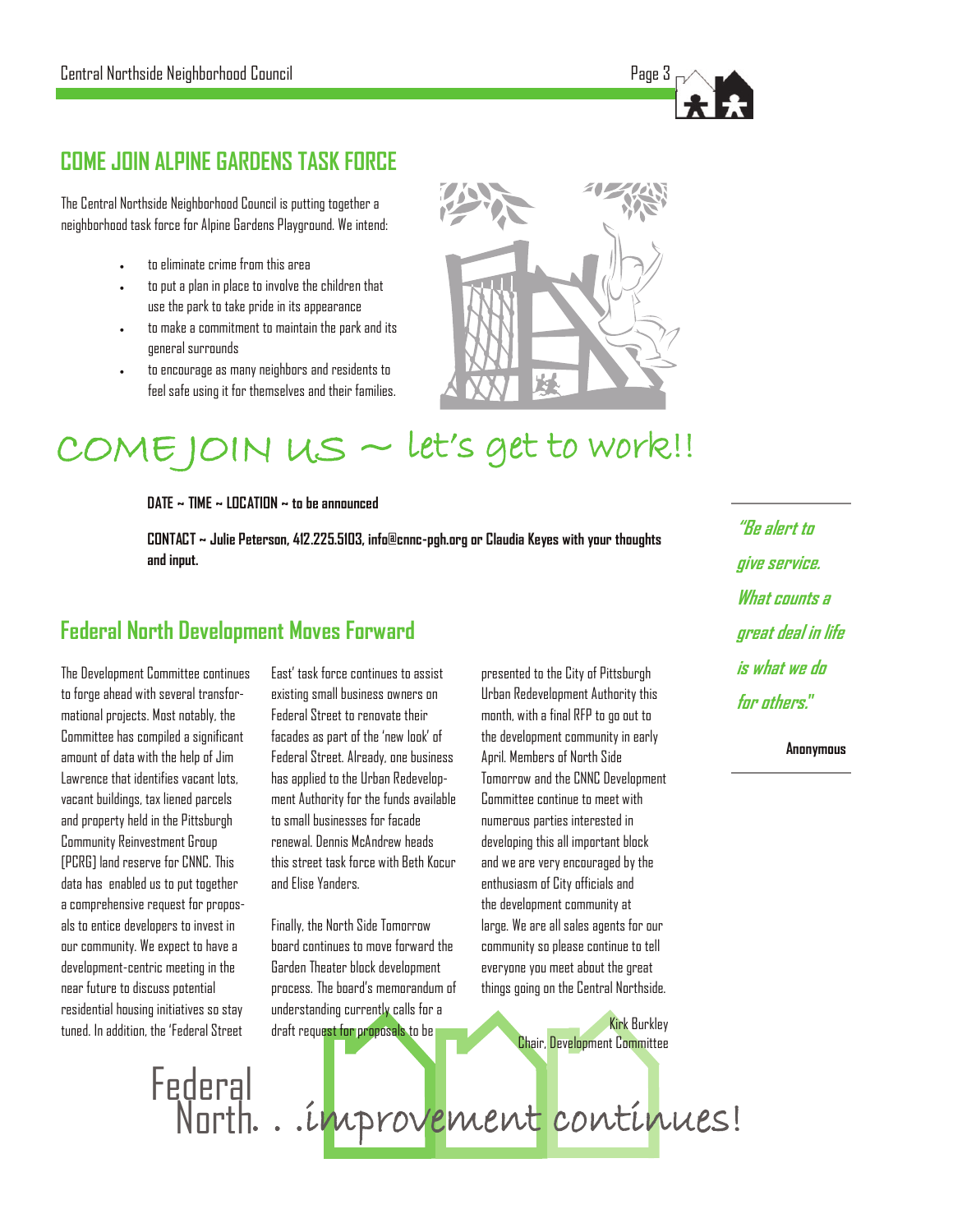



My first visit to the Central Northside was 7 years ago. In 2005 I became a resident. Living in the Northside has been nothing short of an enriching experience.

As a resident of the Northside, I take pride in the positive evolution seen in our welcoming community. Never before had I experienced a neighborhood with such diversity and sense of

sit to the Central Northside Kinship. Working as a member of "*By end of 2015, CNNC will*<br>
stage. In 2005 I became a two CNNC Committees - Safety and *transform all of our neighborhood's*<br>
iving in the Northside has<br>
Devel kinship. Working as a member of two CNNC Committees - Safety and Development - I understand how all facets of the community do not work in silos but do affect each other. I want to do more. I want to join the Board of the CNNC to help continue to make a positive change in our wonderfully diverse neighborhood and to help fulfill our new vision statement that . . . . .

**"By end of 2015, CNNC will transform all of our neighborhood's vacant lots and empty storefronts by filling them with thriving individuals, commerce and families of all kinds."**



Has lived in the neighborhood since 2001. He has a BS in engineering and worked in telecommunications for 24 years, with a corporate background in product development, market analysis, strategic planning, and business plan development. Jim and his wife restored their 3-story Victorian from 2-family to single-family, managing the subcontractors and investing a lot of sweat equity as well. They have gone on to invest elsewhere in the neighborhood,

restoring several vacant houses to affordable rentals. Through these activities Jim has become very familiar with the neighborhood, in terms of both the property and the diversity of people. He has been involved in the local historic review committee and has been an active member of the CNNC and the MWSS. Jim"s interest in saving vacant buildings from demolition led to him joining the CNNC Development Committee in

ce containing several vacant houses to 2009. He now manages the CNNC<br>
and effordable rentals. Through these property reserve, which involves<br>
activities Jim has become very monthly meetings of the Vacant<br>
familiar with the 2009. He now manages the CNNC property reserve, which involves monthly meetings of the Vacant Property Working Group of the PCRG and developing working relationships with the URA and city real estate department. Jim would like to join the board to make his activities on the Development Committee more efficient, and to contribute to the ongoing improvement of the organization.

the



I've lived in the Central Northside for 10 years now. For the last 2 years I've been on the board of the CNNC. My primary accomplishment over the last 2 years has been working as the chair person of the Steering Committee for the Central Northside Community Plan. I worked with our hired urban designers, the board, CNNC members

and the community for over a year to create the Central Northside Community Plan. We conducted extensive community outreach to get as much community input as possible. Please go to the CNNC website and click on the Central Northside Community Plan Committee to take a look at this comprehensive, innovative plan. If you

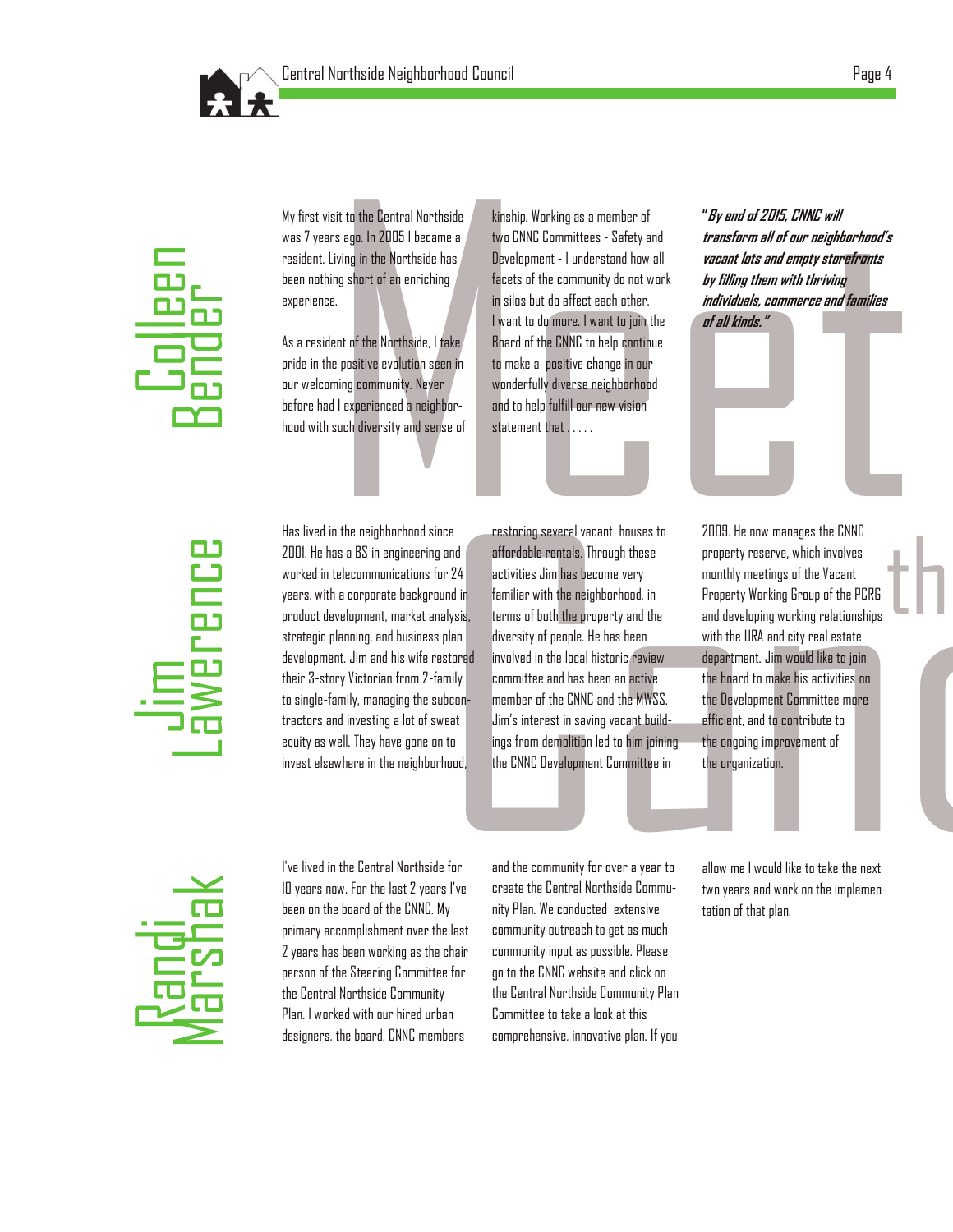

My bride Belinda and I have lived in the War Streets for about nine years, moving here from the Washington, DC area in spring 2001. Occupationally, I"m a senior defense policy analyst for the RAND Corporation in Oakland; I"ve been with RAND for over 27 years in California, DC, and now here. My biggest accomplishment however, has undoubtedly been my ability to cheer simultaneously for the Browns [born

and bred in the Cleveland area] and Steelers [simply impossible not to become a fan if you live here and have a pulse.].

We realized how unique this neighborhood is on our first morning here when no neighbors complained about the moving truck blocking in their cars or disturbing their peace at 6am; in DC, we would have been hearing from

the lawyers by lunchtime. Neither Belinda nor I have felt as welcome anywhere as we have been here. This is just a great place to live.

My goal as a member of the CNNC Board would be, simply, to help carry forward the momentum established over the last two years. Much has been done, much is left to do. The best, I believe, is yet to come.

a condidate for a position on the CNNC we worked on ways to make the CNNC<br>
Scored of Directors: I am running for a more efficient and forcused. We now<br>
second (and, finds its ay), let let the Score in terms of mission and I am asking for your vote as a candidate for a position on the CNNC Board of Directors. I am running for a second [and, I must say, last] term, having served first as VP and then as President of the Board. Over the last two years, I have worked hard with my colleagues to steady the organization in a period of serious transition while helping move the CNNC forward on several fronts. This last year, I had Figure 2.1 The April 12th General Membership Membership Membership Membership Membership Membership Membership Membership Membership Membership Membership Membership Membership Membership Membership Membership Membership

the privilege of leading the Board as we worked on ways to make the CNNC more efficient and focused. We now have a community plan, a sharper focus in terms of mission and vision, and a keen desire to implement our plan in ways that will maximize community/membership involvement while allowing for speedy action in the areas of community growth and development.

# Additional nominations can be made from the

#### **PLEASE NOTE:**

The following nominees did not yet submit bios for the newsletter but are still on the ballot for the election: John Augustine, Scott Mosser.

Kim Bracken, Laurie Charlton and Courtney Center were all nominated at the March General Membership Meeting, however; they elected to have their names removed from the ballot.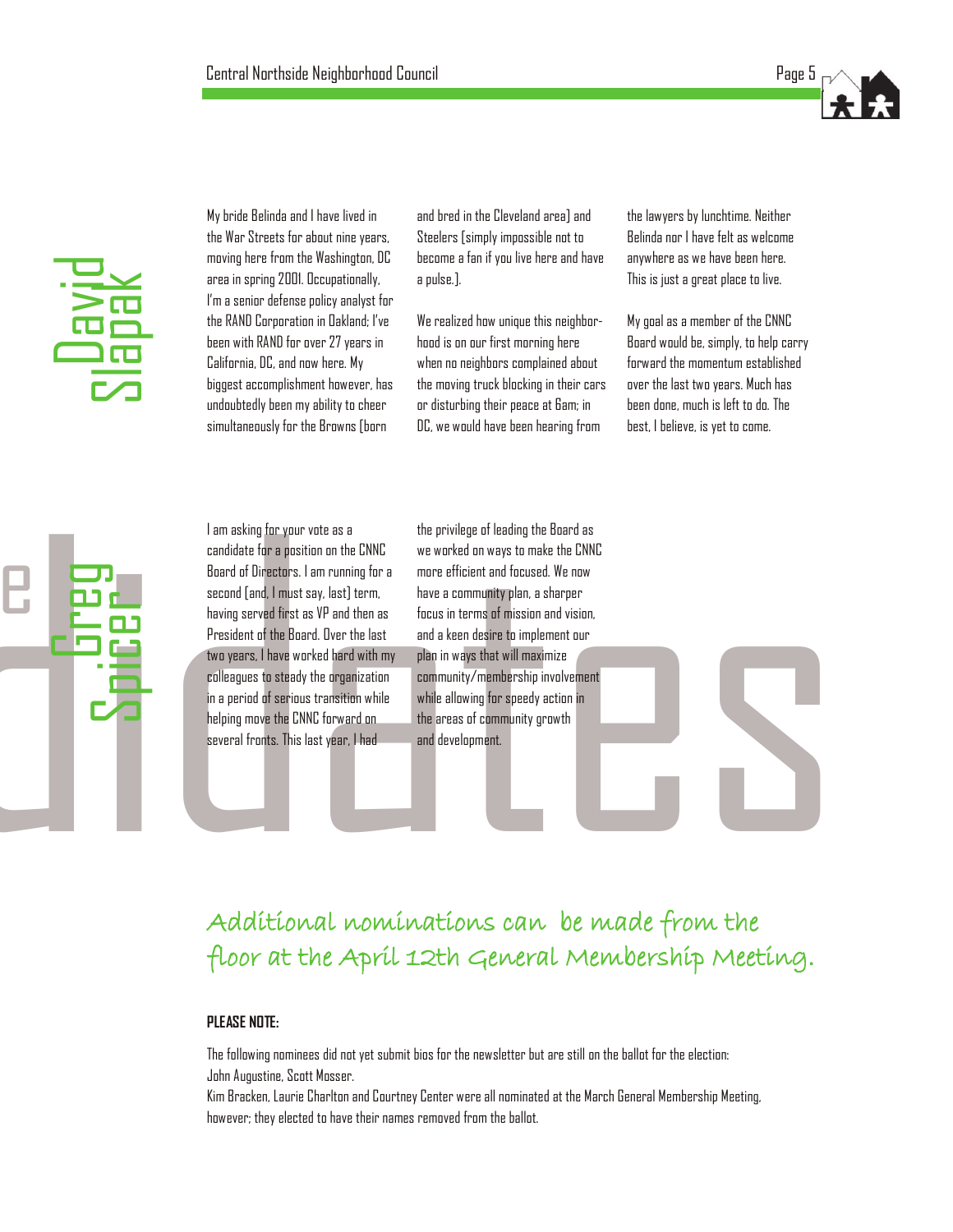

# **CNNC Master Plan Implementation**

#### **EDUCATION, YOUTH, ARTS and CULTURE**

- Create Central Northside Resource Guide and Community bulletin boards
- Improve Alpine Gardens Playground
- Identify and meet with 15 organizations and institutions to develop partnership opportunities

#### **SAFETY and TRANSPORTATION**

- Develop crosswalk improvements on targeted streets
- Strategize with City to enforce traffic regulations and support crime prevention
- Implement lighting improvements in targeted areas

#### **ECONOMY and MARKET**

- Marketing/Branding/PR Program focusing on safety and image
- Create a draft reuse plan for Columbus Middle School

#### **ARCHITECTURE and URBAN DESIGN**

- Garden Block District/Reddour
- Brighton Corridor
- Activate and secure vacant lots and parcels
- Code Enforcement/Property Maintenance and management policies

Contract and intended intended into the Contract Changes (The Contract Changes (The Contract Changes and the Control of the Contract Changes (The Contract Changes and the Contract Changes (The Contract Changes and the Cont ments on targeted streets<br>ree traffic regulations and support crime prevention<br>ments in targeted areas<br>agram focusing on safety and image<br>or Columbus Middle School<br>SIGN<br>IGN<br>lour<br>lost and parcels<br>y Maintenance and managemen or term goals for the neighborhood and we will<br>task forces to make these recommendations a<br>mplementation is where the real work comes in<br>mmunity. We have many more important parts of<br>ed online at: http://www.come-pgh.org/<br> With the above focus points we hope that we can cover both the long and short term goals for the neighborhood and we will <mark>be see</mark>king the mem<mark>berships' input and efforts in</mark>to how we ca<mark>n put together task forces to m</mark>ake these recommendations a reality. As much as the community plan worked due to residents' input, the implementation is where the real work comes in and we can start to look forward to exciting new things happening in our community. We have many more important parts of the Community plan to implement and all the recommendations can be viewed online at: http://www.cnnc -pgh.org/ committees/community-planning-initiative we also now have a full copy of the community plan available at the Allegheny Branch of the Carnegie Library on Federal Street.

# **Upcoming Events**

| Develop crosswalk improvements on targeted streets                                                                                                                                                                                                                                                                                                                                                                                                                                                                                                                                                                                                                                                                                                                                                          |
|-------------------------------------------------------------------------------------------------------------------------------------------------------------------------------------------------------------------------------------------------------------------------------------------------------------------------------------------------------------------------------------------------------------------------------------------------------------------------------------------------------------------------------------------------------------------------------------------------------------------------------------------------------------------------------------------------------------------------------------------------------------------------------------------------------------|
| Strategize with City to enforce traffic regulations and support crime prevention                                                                                                                                                                                                                                                                                                                                                                                                                                                                                                                                                                                                                                                                                                                            |
| Implement lighting improvements in targeted areas                                                                                                                                                                                                                                                                                                                                                                                                                                                                                                                                                                                                                                                                                                                                                           |
| <b>ECONOMY and MARKET</b>                                                                                                                                                                                                                                                                                                                                                                                                                                                                                                                                                                                                                                                                                                                                                                                   |
| Marketing/Branding/PR Program focusing on safety and image                                                                                                                                                                                                                                                                                                                                                                                                                                                                                                                                                                                                                                                                                                                                                  |
| Create a draft reuse plan for Columbus Middle School                                                                                                                                                                                                                                                                                                                                                                                                                                                                                                                                                                                                                                                                                                                                                        |
| <b>ARCHITECTURE and URBAN DESIGN</b>                                                                                                                                                                                                                                                                                                                                                                                                                                                                                                                                                                                                                                                                                                                                                                        |
| Garden Block District/Reddour                                                                                                                                                                                                                                                                                                                                                                                                                                                                                                                                                                                                                                                                                                                                                                               |
| <b>Brighton Corridor</b>                                                                                                                                                                                                                                                                                                                                                                                                                                                                                                                                                                                                                                                                                                                                                                                    |
| Activate and secure vacant lots and parcels                                                                                                                                                                                                                                                                                                                                                                                                                                                                                                                                                                                                                                                                                                                                                                 |
| Code Enforcement/Property Maintenance and management policies                                                                                                                                                                                                                                                                                                                                                                                                                                                                                                                                                                                                                                                                                                                                               |
| With the above focus points we hope that we can cover both the long and short term goals for the neighborhood and we<br>be seeking the memberships' input and efforts into how we can put together task forces to make these recommendation<br>reality. As much as the community plan worked due to residents' input, the implementation is where the real work comes<br>and we can start to look forward to exciting new things happening in our community. We have many more importa <mark>nt part</mark><br>the Community plan to implement and all the recommendations can be viewed online at: http://www.cnnc-pgh.org/<br>committees/community-planning-initiative we also now have a full copy of the community plan available at the Allegheny<br>Branch of the Carnegie Library on Federal Street. |
|                                                                                                                                                                                                                                                                                                                                                                                                                                                                                                                                                                                                                                                                                                                                                                                                             |
| <b>Upcoming Events</b>                                                                                                                                                                                                                                                                                                                                                                                                                                                                                                                                                                                                                                                                                                                                                                                      |
|                                                                                                                                                                                                                                                                                                                                                                                                                                                                                                                                                                                                                                                                                                                                                                                                             |
| April 1 [Thursday]Wii VIDEO GAME PROGRAM 4:30 pm  Carnegie Library ~ Allegheny                                                                                                                                                                                                                                                                                                                                                                                                                                                                                                                                                                                                                                                                                                                              |
|                                                                                                                                                                                                                                                                                                                                                                                                                                                                                                                                                                                                                                                                                                                                                                                                             |
|                                                                                                                                                                                                                                                                                                                                                                                                                                                                                                                                                                                                                                                                                                                                                                                                             |
| April 10 [Saturday]PGH HEROS & PGH LANDMARKS PROG 3:30 pm Carnegie Library ~ Allegheny                                                                                                                                                                                                                                                                                                                                                                                                                                                                                                                                                                                                                                                                                                                      |
| April 12  [Monday] CNNC General Membership Meeting  7:00 pm  Allegheny Traditional Academy                                                                                                                                                                                                                                                                                                                                                                                                                                                                                                                                                                                                                                                                                                                  |
| Apr thru May ………. [Mon & Wed]……HOMEWORK CLUB ………………………………4:00 pm—5:00 pm ……. Carnegie Library ~ Allegheny                                                                                                                                                                                                                                                                                                                                                                                                                                                                                                                                                                                                                                                                                                   |
| April 24  [Saturday]TALK WITH ROB ROGERS call for time Carnegie Library ~ Allegheny                                                                                                                                                                                                                                                                                                                                                                                                                                                                                                                                                                                                                                                                                                                         |
| April 27 ………………… [Tuesday]……………FRIENDS OF THE LIBRARY EVENT…………………… 6:00 pm………………Carnegie Library ~ Allegheny                                                                                                                                                                                                                                                                                                                                                                                                                                                                                                                                                                                                                                                                                               |
|                                                                                                                                                                                                                                                                                                                                                                                                                                                                                                                                                                                                                                                                                                                                                                                                             |

[ continued from page 2 ]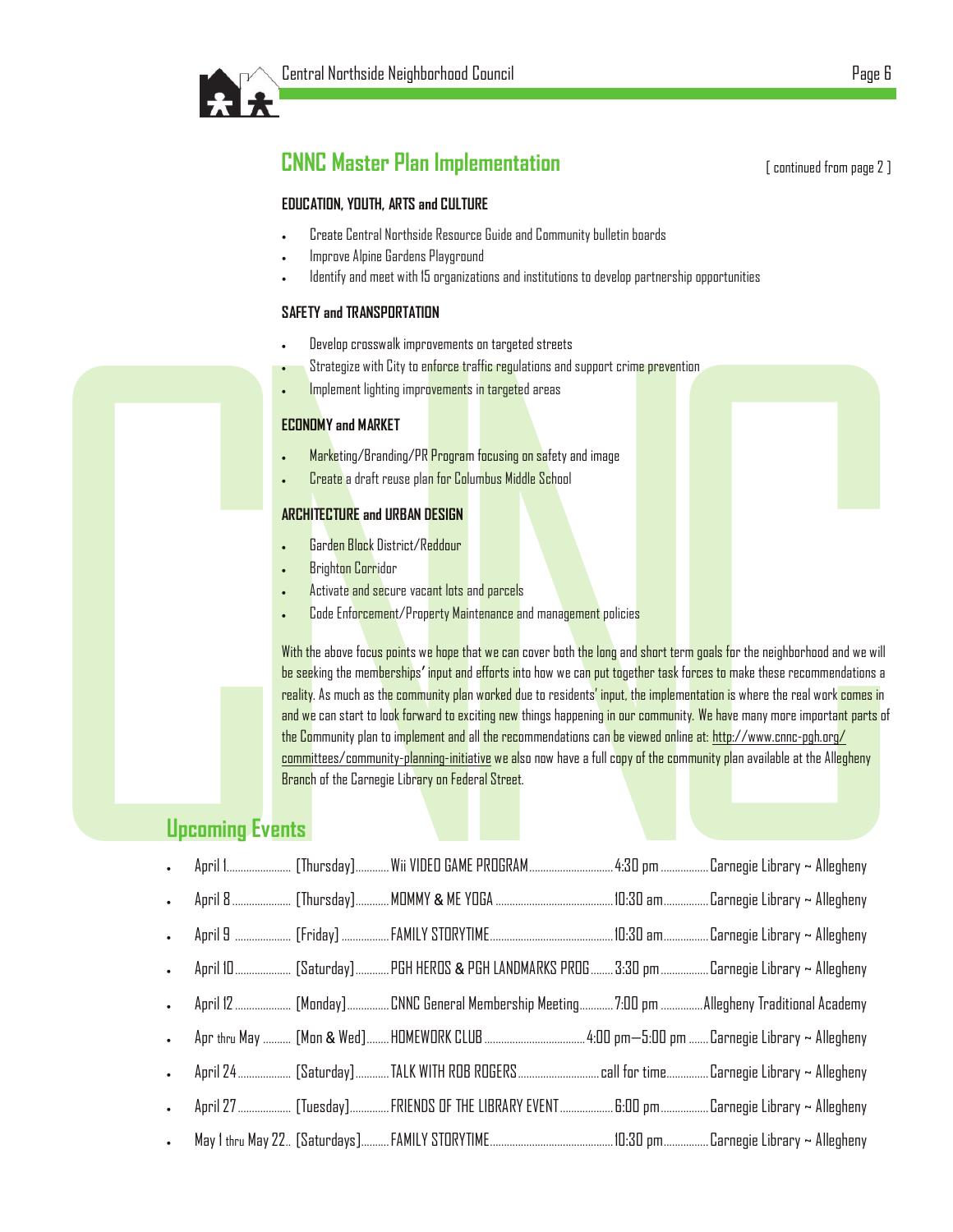

# **Central Northside Neighborhood Council**

1310 Arch Street Pittsburgh PA 15212 [Email] info@cnnc-pgh.org

# **2010 CNNC Membership Registration Form**

| [Please print legibly]                                                                                                           | Dues run from January 2010 to December 2010 |  |  |
|----------------------------------------------------------------------------------------------------------------------------------|---------------------------------------------|--|--|
| NAME<br><u> 1989 - Johann Stoff, amerikansk politiker (d. 1989)</u>                                                              |                                             |  |  |
| ADDRESS<br><u> 1980 - Johann Barbara, martin da basar a shekara 1980 - An tsara 1980 - An tsara 1980 - An tsara 1980 - An ts</u> |                                             |  |  |
|                                                                                                                                  |                                             |  |  |
| EMAIL<br><u> 1989 - Johann Stoff, deutscher Stoff, der Stoff, der Stoff, der Stoff, der Stoff, der Stoff, der Stoff, der S</u>   |                                             |  |  |
|                                                                                                                                  |                                             |  |  |
| Do you want to receive the Newsletter via email?                                                                                 | YES ND                                      |  |  |
| If you do not reside in the Central Northside please list properties you own in the Central Northside.                           |                                             |  |  |
|                                                                                                                                  |                                             |  |  |
|                                                                                                                                  |                                             |  |  |
|                                                                                                                                  |                                             |  |  |
|                                                                                                                                  |                                             |  |  |
|                                                                                                                                  |                                             |  |  |
|                                                                                                                                  |                                             |  |  |
| <b>By-laws Committee</b>                                                                                                         | Litter/Beautification Committee             |  |  |
| <b>Communication Committee</b>                                                                                                   | Membership Committee                        |  |  |
| <b>Development Committee</b>                                                                                                     | Planning and Evaluation Committee           |  |  |
| <b>Finance Committee</b>                                                                                                         | <b>Safety Committee</b>                     |  |  |
| <b>Fundraising Committee</b>                                                                                                     |                                             |  |  |
|                                                                                                                                  |                                             |  |  |
| Enclosed is _____________\$5        \$3   [Seniors 60+] for my dues for 2010                                                     |                                             |  |  |
| If your organization/business would like to become a CNNC member, dues are                                                       |                                             |  |  |
| I am interested in participating in the following CNNC committees:<br>delegate for your organization:                            | \$25 Please name the                        |  |  |

| Date     | [Office Use Only] | Amount Paid |       |
|----------|-------------------|-------------|-------|
| Received |                   | Check No.   | L'ash |

Newsletter Spring 2010 Mail to or drop off at the CNNC office with your dues [Check or Cash.] Make check payable to CNNC